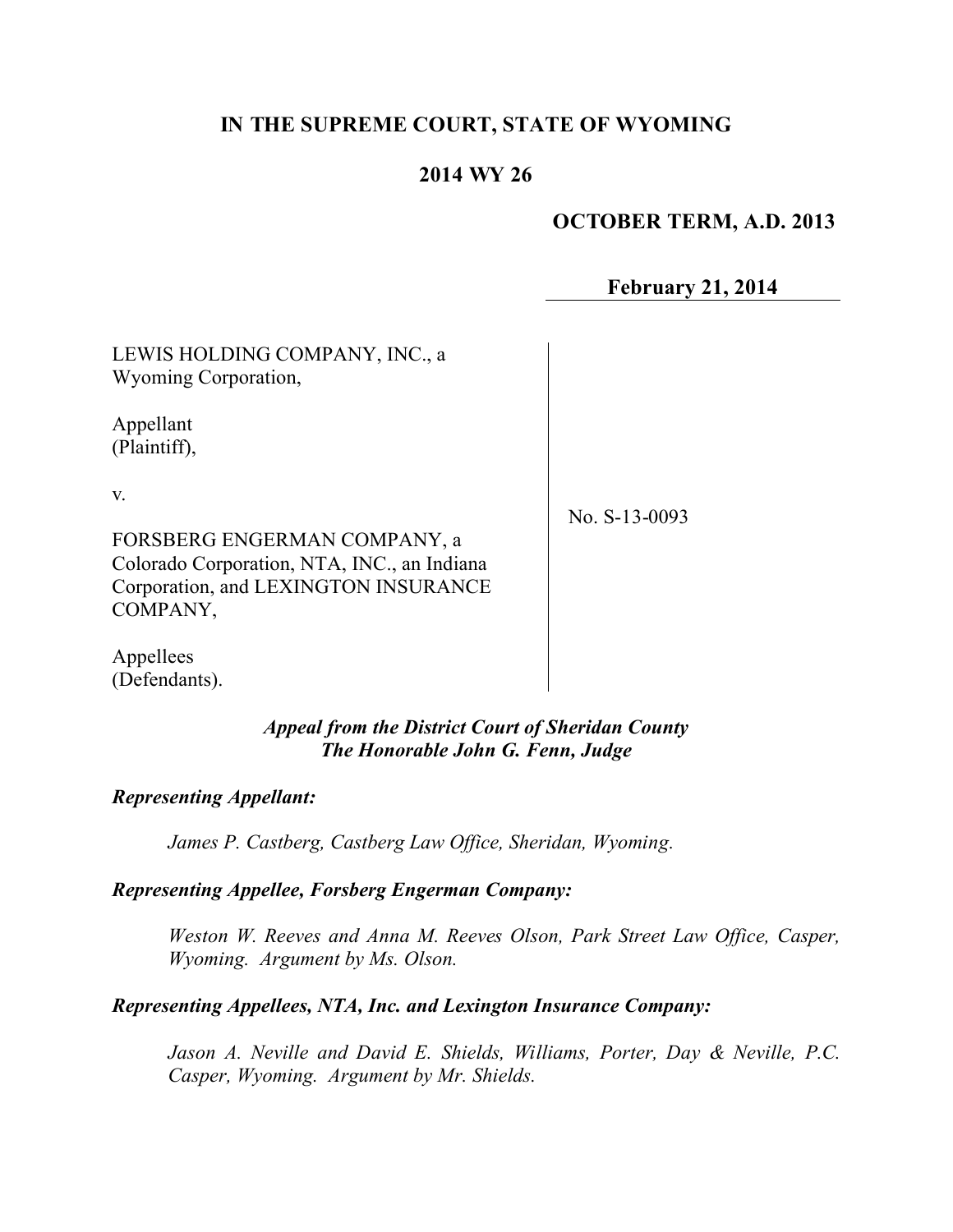*Before KITE, C.J., and HILL, VOIGT\*, BURKE, and DAVIS, JJ.*

*\*Justice Voigt retired effective January 3, 2014.*

**NOTICE: This opinion is subject to formal revision before publication in Pacific Reporter Third. Readers are requested to notify the Clerk of the Supreme Court, Supreme Court Building, Cheyenne, Wyoming 82002, of any typographical or other formal errors so that correction may be made before final publication in the permanent volume.**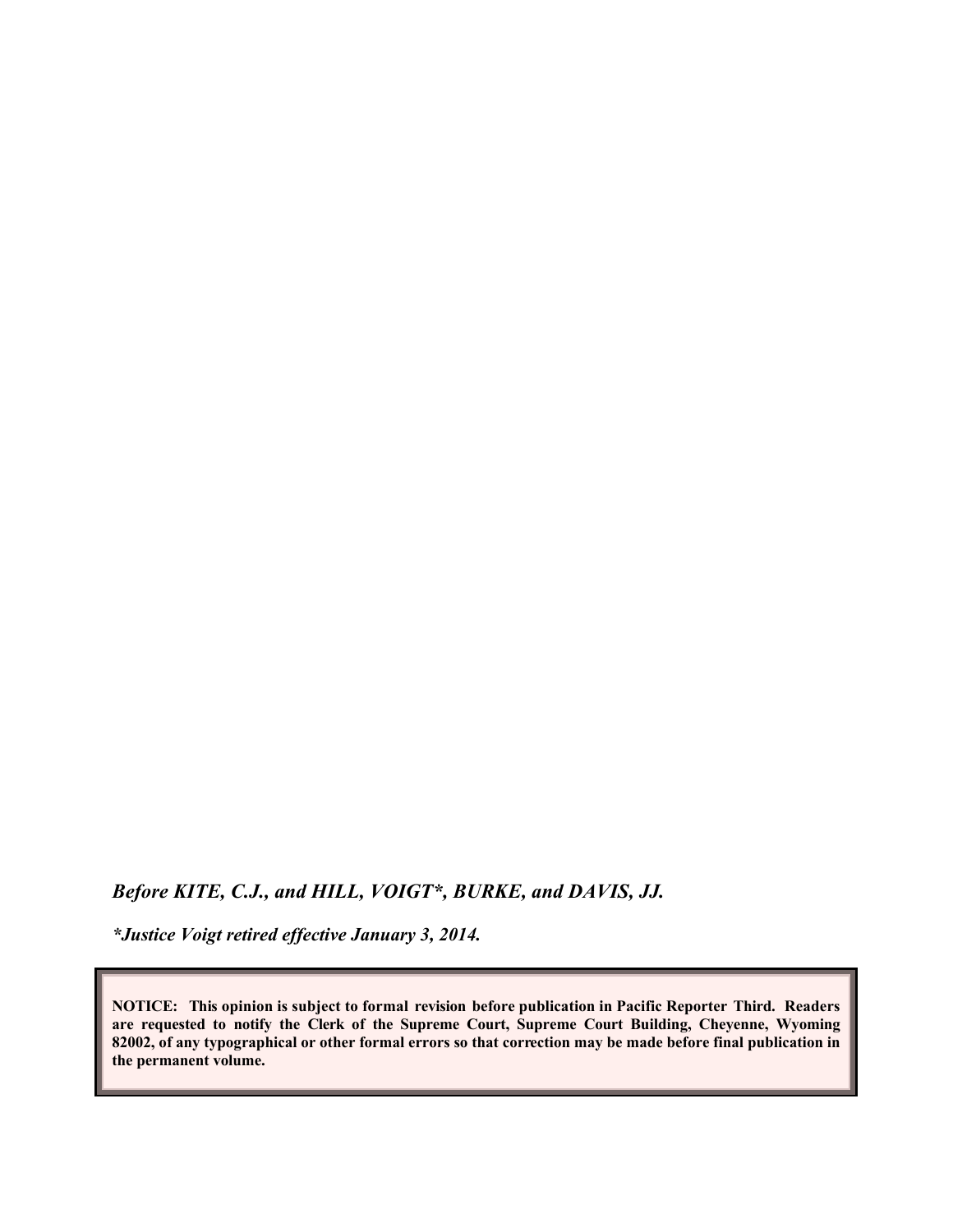#### **BURKE, Justice.**

[¶1] In this insurance coverage dispute, the district court granted summary judgment in favor of defendants Lexington Insurance Company, NTA, Inc., and Forsberg Engerman Company, and against plaintiff Lewis Holding Company, Inc. Lewis Holding challenges that ruling on appeal. We will affirm.

#### *ISSUES*

[¶2] Lewis Holding presents two issues:

1. Did the trial court err in granting the defendants' motions for summary judgment on the issue of estoppel?

2. Did the trial court err in granting the defendants' motions for summary judgment on the issue of breach of the covenant of good faith and fair dealing?

### *FACTS*

[¶3] Lewis Holding is a Wyoming corporation engaged in the trucking business. Lexington is an insurance company, and NTA provides insurance adjusting services to Lexington. Forsberg is the insurance agency that helped Lewis Holding purchase insurance from Lexington.

[¶4] In October, 2010, one of Lewis Holding's side-dump trailers was damaged while unloading. Details of the incident are unclear, but it is undisputed that the trailer partially turned over and its back wheels were lifted off the ground. Lewis Holding filed an insurance claim, which Lexington paid.

[¶5] In April, 2011, another of Lewis Holding's side-dump trailers was damaged. Again, details are unclear, but it is undisputed that this trailer did not turn over and its wheels never left the ground. As before, Lewis Holding filed an insurance claim. NTA's adjuster examined the trailer. Based on his report, NTA issued a reservation of rights letter on Lexington's behalf, indicating that the damage may not be covered by the policy because it was due to mechanical failure or wear and tear. After the trailer was inspected a second time, Lexington denied the insurance claim on the basis that the damages were not the result of an upset or collision, but rather "the result of improper welding from previous repairs."

[¶6] Lewis Holding filed suit against Lexington, NTA, and Forsberg. It claimed that the damage was covered by the insurance policy. It further claimed that the defendants had breached the covenant of good faith and fair dealing by failing to pay the claim.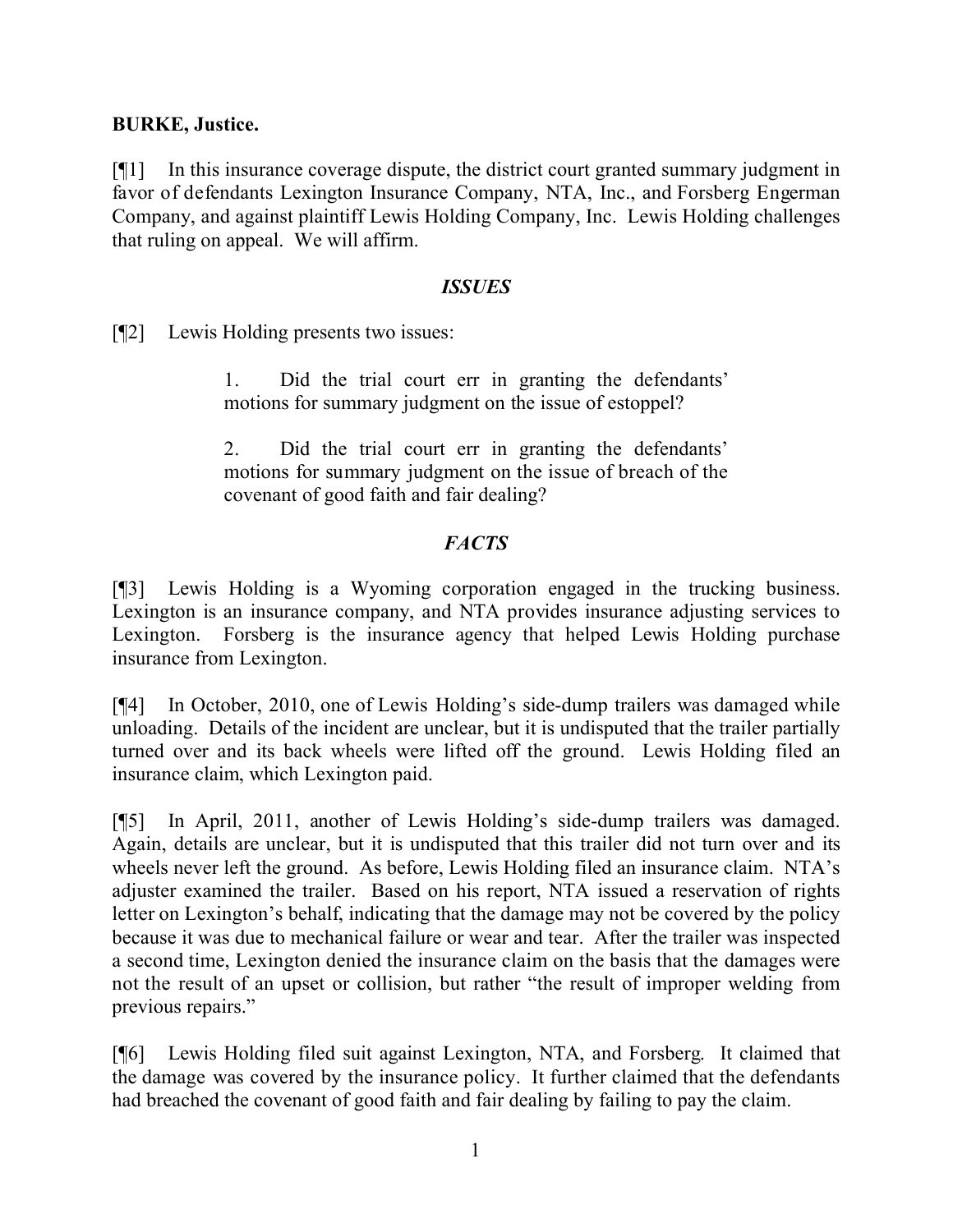[¶7] Lexington and NTA moved for summary judgment, pointing out that the insurance policy covered loss or damage caused by "upset," but excluded coverage for loss or damage "resulting from wear and tear" or "mechanical . . . failure." They explained that Lexington paid the 2010 claim because the wheels of the trailer were off the ground, which constituted an "upset." They asserted that coverage was properly denied for the 2011 incident because the damage was due to "wear and tear" and "mechanical breakdown." Forsberg also moved for summary judgment on the basis that it was not a party to the insurance contract between Lewis Holding and Lexington. Forsberg asserted that it could not be liable for the insurance claim because it was only an agent, not the insurer.

[¶8] The district court granted the defendants' motions for summary judgment. Lewis Holding challenges that decision in this appeal.

### *STANDARD OF REVIEW*

[¶9] When reviewing a district court's decision to grant summary judgment, we apply a familiar standard of review:

> Summary judgment is appropriate when there are no genuine issues of material fact and the moving party is entitled to judgment as a matter of law. W.R.C.P. 56(c); *Metz Beverage Co. v. Wyoming Beverages, Inc.*, 2002 WY 21, ¶ 9, 39 P.3d 1051, 1055 (Wyo. 2002). "A genuine issue of material fact exists when a disputed fact, if it were proven, would establish or refute an essential element of a cause of action or a defense that the parties have asserted." *Id*. Because summary judgment involves a purely legal determination, we undertake *de novo* review of a trial court's summary judgment decision. *Glenn v. Union Pacific R.R. Co.*, 2008 WY 16, ¶ 6, 176 P.3d 640, 642 (Wyo. 2008).

*Jacobs Ranch Coal Co. v. Thunder Basin Coal Co., LLC*, 2008 WY 101, ¶ 8, 191 P.3d 125, 128-129 (Wyo. 2008).

### *DISCUSSION*

### *I. Estoppel*

### *A. Claims against Lexington Insurance Company and NTA, Inc.*

[¶10] In support of their motion for summary judgment, Lexington and NTA submitted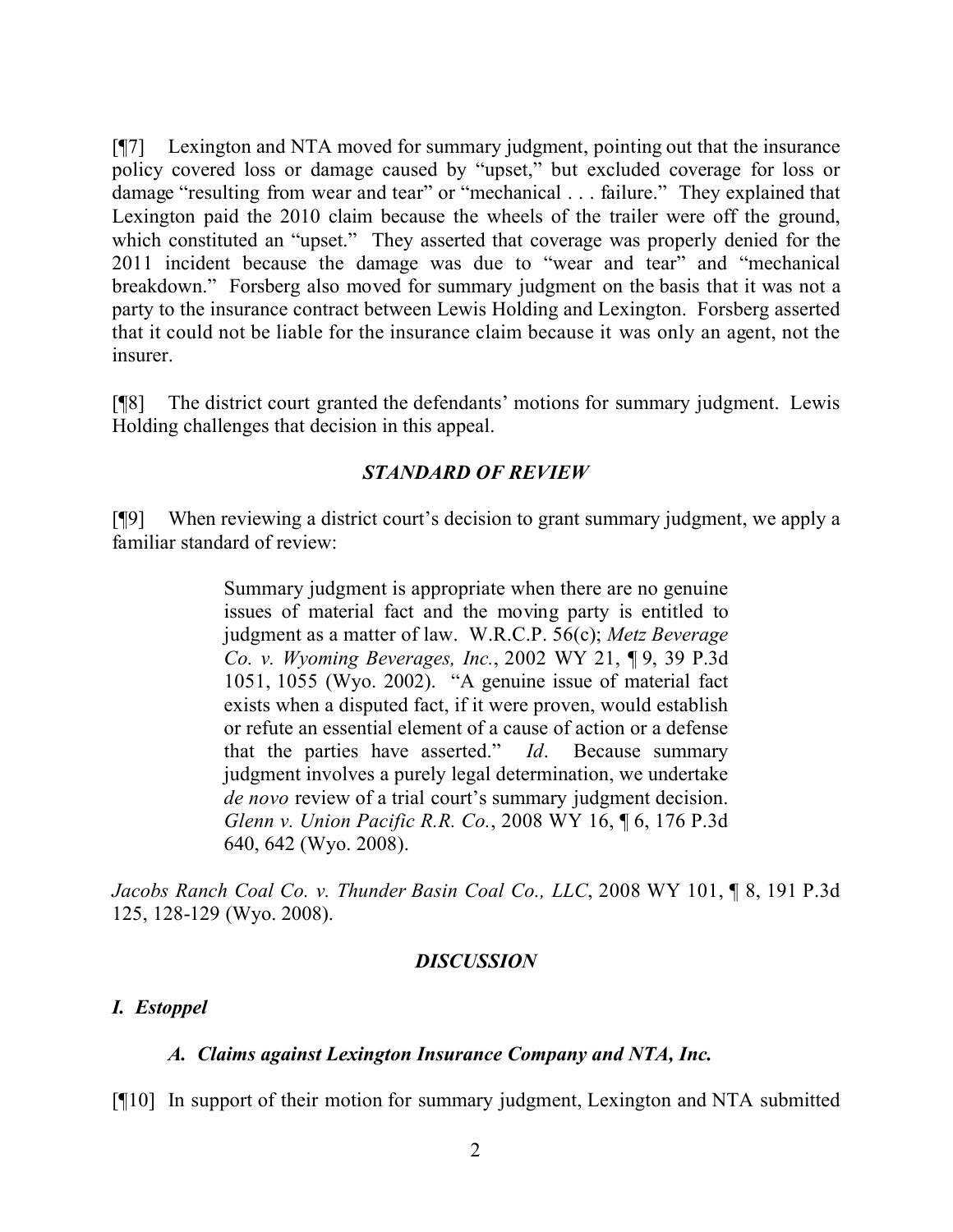a copy of the insurance agreement between Lewis Holding and Lexington. Two of the policy's provisions were highlighted. The portion entitled "PERILS COVERED" included the following language:

Section A. Collision or Upset.

This Section covers loss of or damage to vehicle caused by accidental collision of the vehicle with another object, or by upset, provided always that the deductible specified in the Schedule shall be deducted from the amount of each loss or damage to each vehicle.

The portion entitled "EXCLUSION" provided that coverage under the policy did not apply to loss or damage "resulting from wear and tear, freezing or over-heating, mechanical or electrical breakdown or failure, unless such damage is [a] direct result of perils covered under this policy."

[¶11] Paul Lewis, a former stockholder, director, and officer of Lewis Holding, testified in his deposition that the trailer almost tipped over in the 2010 incident, and the rear wheels were off the ground. Because this incident involved an "upset," which is covered under the insurance agreement, Lexington paid the claim. Mr. Lewis also testified that, in the 2011 incident, the wheels of the trailer remained on the ground, and during normal operations, some part of the trailer broke. There was no "upset," as had occurred in the earlier incident. Lexington provided the report of an expert in the inspection, examination, and investigation of mechanical systems, who concluded that the trailer involved in the 2011 incident had been "compromised due to improper welding techniques," and the damage was due to mechanical failure. Because the insurance agreement excludes damages resulting from mechanical failure, Lexington declined to pay the insurance claim for the 2011 incident.

[¶12] Lewis Holding does not dispute that the language of its insurance policy indicates that "upset" incidents are covered while "mechanical failure" is excluded. It insists, however, that the 2011 incident was "similar" to the 2010 incident, and because Lexington paid the 2010 claim, it is estopped from denying the 2011 claim. Lewis Holding cites several cases involving estoppel, including *State Farm Mut. Auto. Ins. Co. v. Petsch*, 261 F.2d 331, 335  $(10^{th}$  Cir. 1958), in which the Tenth Circuit Court of Appeals explained as follows:

> Estoppel is governed by equitable considerations. Equitable estoppel is the effect of the voluntary conduct of a party whereby he is absolutely precluded from asserting rights which might otherwise have existed as against another person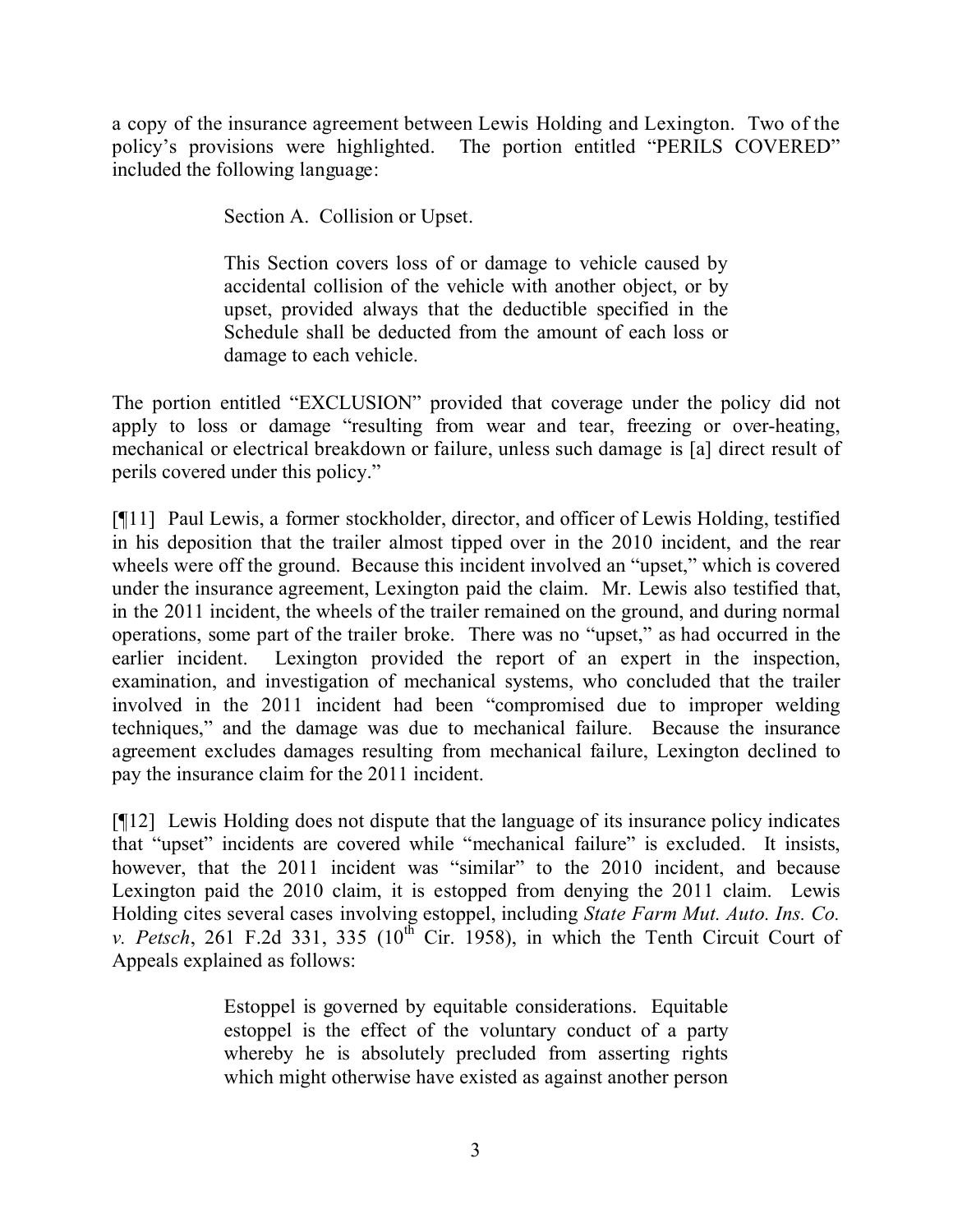who has in good faith relied upon such conduct and has been led thereby to change his position for the worse.

Lewis Holding argues that Lexington's payment of the 2010 claim, "plus its failure to notify [Lewis Holding] that this type of loss might not be covered" are sufficient to establish Lewis Holding's claim of estoppel.

[¶13] A careful reading of the *State Farm* decision reveals that it does not support Lewis Holding's claim. Following its explanation of equitable estoppel, the court continued to say that "the coverage of an insurance policy may not be extended by waiver or estoppel. This is in accord with general law." *State Farm*, 261 F.2d at 335. It is also in accord with Wyoming law:

> In the case of *Sowers v. Iowa Home Mutual Casualty Insurance Company*, 359 P.2d 488 (Wyo. 1961), the insured made estoppel and waiver arguments against the insurer on the basis of representations that had been made by the insurer's agent. In that case we held, citing extensive authority, that conditions going to coverage could not be extended by acts of the insurer or its agent under the doctrines of estoppel and waiver. In stating this rule, we quoted "16 Appleman, Insurance Law and Practice, pp. 629, 630 (1944)" at length, including the following passages:

> > "It has been broadly stated that the doctrines of waiver and estoppel cannot be used to extend the coverage of an insurance policy or create a primary liability, but may only affect rights reserved therein. \* \* \* [U]nder no conditions can the coverage or restrictions on coverage be extended by waiver or estoppel. \* \* \*

> > "While a for[]feiture of benefits contracted for in an insurance policy may be waived, the doctrine of waiver or estoppel cannot create a liability for benefits not contracted for. Nor may a contract, under the guise of waiver, be reformed to create a liability for a condition specifically excluded by the specific terms of the policy.  $***$

> > "The doctrine of implied waiver or estoppel is not available to bring within the coverage of an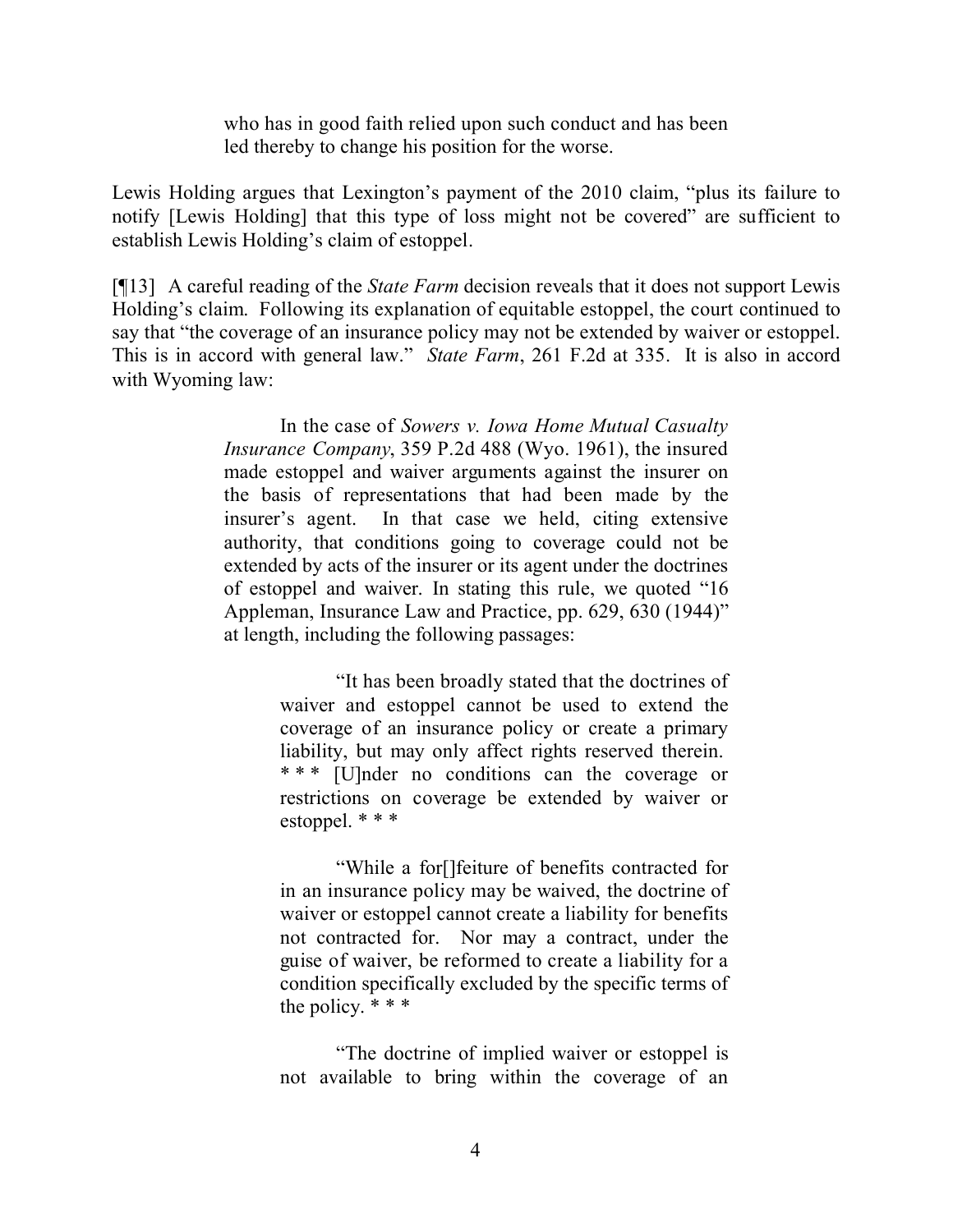insurance policy risks that are not covered by its terms or that are expressly excluded therefrom \* \* \*."

*Sowers*, 359 P.2d at 493. We have applied this principle in the more recent cases of *Ricci* [*v. New Hampshire Ins. Co.*], 721 P.2d 1081 [(Wyo. 1986)], and *Tadday v. National Aviation Underwriters*, 660 P.2d 1148 (Wyo. 1983). *See also State Farm Mutual Automobile Insurance Company v. Petsch*, 261 F.2d 331 (10th Cir. 1958) (insurer's agent's express representation to insured that policy fully protected the insured against an employee's claim did not estop the insurer from denying coverage where it was plainly excluded by the policy); and 16B J.A. Appleman and J. Appleman, Insurance Law and Practice § 9090 (1981) (reciting and describing the general rule).

*St. Paul Fire & Marine Ins. Co. v. Albany County Sch. Dist.*, 763 P.2d 1255, 1261-1262 (Wyo. 1988).

[¶14] In the current case, the insurance agreement between Lewis Holding and Lexington plainly and unambiguously excludes coverage for damages due to mechanical failure. The doctrine of estoppel cannot be used to extend the insurance coverage to include risks that are expressly excluded by the policy. The district court did not err in granting summary judgment in favor of Lexington and NTA.

# *B. Claim against Forsberg Engerman Company*

[¶15] The factual basis for Lewis Holding's claims against Forsberg is that Lewis Holding "dealt solely with Forsberg," and made its insurance payments to Forsberg. The insurance policy had been mailed to Lewis Holding from Forsberg's office. While acknowledging that Lexington issued the insurance policy at issue, Lewis Holding contends that it had no direct dealings with Lexington. Lewis Holding has not, however, presented any legal authority that supports its claim that these facts are sufficient to render Forsberg liable under an insurance contract between Lewis Holding and Lexington.

[¶16] Forsberg, in contrast, cites cases from several jurisdictions applying the rule that an insurance agent who is not a party to an insurance contract cannot be held liable for insurance claims. For example, in *Shrewsbery v. National Grange Mut. Ins. Co.*, 395 S.E.2d 745, 748 (W.Va. 1990), the West Virginia court stated that an insurance agent "is not party to a contract with the insured; rather, he helps the company procure and service the company's contract with the insured." Forsberg also quotes *Hogan v. Postin*, 695 P.2d 1042, 1045 (Wyo. 1985), for the principle that, "Absent an agreement to assume